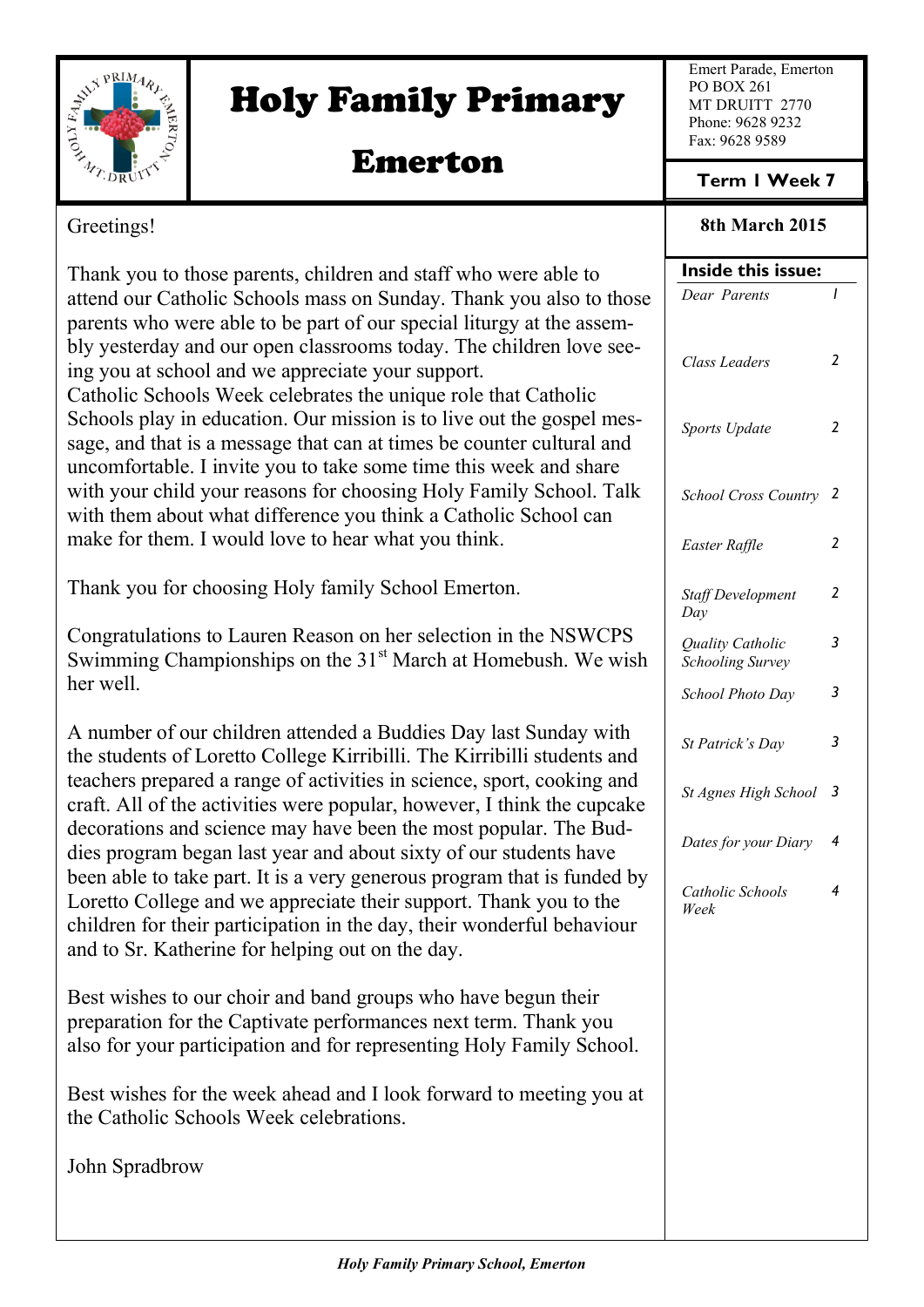

*Page 2* **United in Faith, Love and Learning**

## **Class Leaders**

Congratulations to the following students who have been elected as class leaders for 2016:

| Year 1 | Lotrell Seia          |
|--------|-----------------------|
|        | Aliyah Mawson         |
| Year 2 | Evannah Levave        |
|        | Taratoa Atera-Chapman |
| Year 3 | Keith Alunday         |
|        | Ana Vave              |
| Year 4 | Aiden Phillips        |
|        | Annabella Hanna       |
| Year 5 | Scott Schickert       |
|        | Somtochi Igbojiaku    |
|        |                       |

# Sports Update

#### *Congratulations*

Congratulations to Lauren Reason who placed  $4<sup>th</sup>$  in Breaststroke at the Diocesan Swimming Carnival and will now compete at the NSWCPS Swimming Championships on the 31<sup>st</sup> March. We wish Lauren the best of luck. Congratulations also to Euan Jackson for his selection into the Parramatta Diocesan Hockey team – good luck for the upcoming MacKillop Trials. We will also have Ian Smith, Jack Leota and Paulo Tauiliili-Pelesasa trialling for Rugby League and Rugby Union in the next two weeks. We wish you all the best of luck also.

#### *We desperately need HELP!!!*

It is coming up to that time of year again when we will be holding our school cross-country. We desperately need parent helpers to be course marshalls to ensure the safety of children as they run outside the school grounds so if you can spare some time on this day it would be very much appreciated.

#### *Dates for the Diary*

*Greg Alexander Shield: 15th March School Cross Country: 21st March Stage 3 Touch Gala Day: 8th April Diocesan Cross Country: 3rd May*

Regards,

Mrs Leonie Preston *Sports Co-ordinator*



#### **EXI** \*\*\*\*\*\*\*\*\*\* of a signification **School Cross Country** Due to consistently high temperatures this week, we have decided to postpone the cross country to **MONDAY the 21st March.** All the children should have received their sponsorship forms so we encourage you to get as many sponsors as possible to help with school fundraising. We would still like all money to be in by the **1st April** or at the beginning of term 2 at the latest. Please mark this date in your calendar as we will need lots of helpers. \*\*\*\*\*\*\*\*\*\*\*

## **Easter Raffle**

Our Easter fundraiser for 2016 will be our raffle which will be held on **Thursday 24th March.** We ask for donations of eggs and/ or baskets to help the committee make up some Easter egg baskets. Raffle tickets have been sent home so we ask you to sell as many raffle tickets as possible to help with our fundraising goal for this year. If you need



とうようききょうきょう

more please see the office staff.

**Staff Development Day** Our first Staff Development Day for 2016 will be held on

111111111111111111111111111

**Monday 14th March**

*THERE WILL BE NO SCHOOL FOR CHILDREN ON THIS DAY*

けけけけけけけ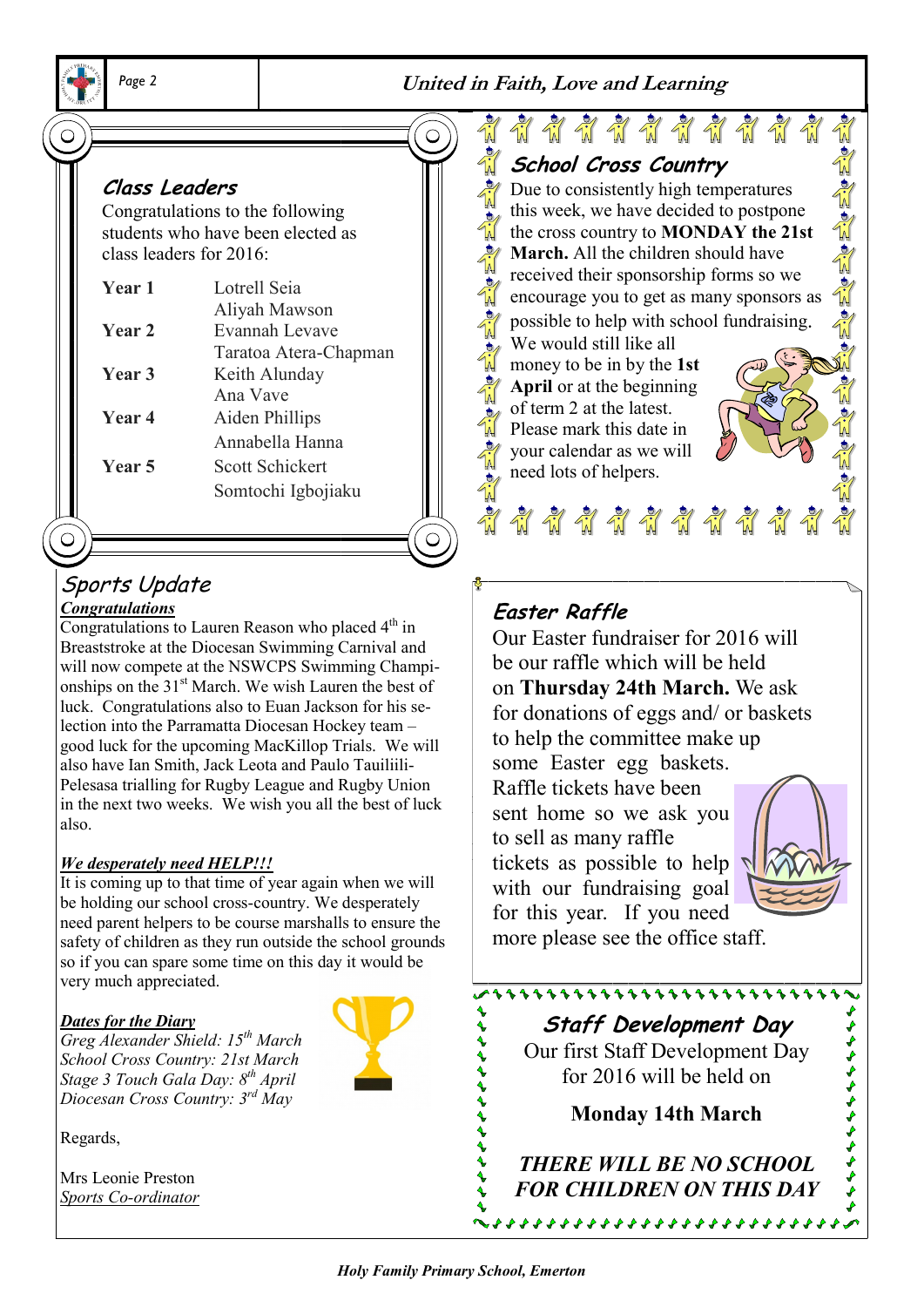## *Quality Catholic Schooling (QCS) survey*

All Catholic schools in the Diocese of Parramatta will be once again participating in the Quality Catholic Schooling (QCS) survey. The QCS survey

provides information from students, staff and parents about our school's cultural behaviour, relation-

ships and learning community, and assists us in our focus on continuous improvement.

As a parent if you are randomly-selected to complete the survey, I would encourage your participation as this will help our school to identify our strengths and areas in which we can focus our improvement.

Parents will be sent home a paper survey but will also be able to complete the survey online if preferred. The survey will take about 20-30 minutes to complete.

## **School Photo Day**

Our school photo day will be held on **Friday March 18th.** You will have received an information package.

Photos must be paid for before the event, by Thursday 17th March 2016.

Envelopes with cash payments or credit card details can be given to your child's teacher.

Family order envelopes are available at the school office.

## **St Patricks Day**

On St Patrick's Day **Thursday March 17**, we have a tradition at Holy Family to have a mufti day in return for a gold coin

towards Project Compassion. The children are encouraged to wear something green if they have it, but they are not expected to go out and buy something. They must come dressed in



sensible clothing and closed footwear, no beach wear.

# St Agnes Catholic High School

A Years 7 - 10 co-educational school

**Information Evening** Monday, 21st March 2016 5.30 pm to 7.30 pm



- Information for Year 6 students and their families
- Come and meet the staff and students
- View student work and displays
- Guided tours of the school conducted by students
- Information Session commences at 7.00 pm
- 2017 enrolment information and packages available
- Other Year group enquiries welcome



#### Now enrolling for 2017

at Evans Road, Rooty Hill (PO Box 24, Rooty Hill **NSW 2766)** 

Phone: I

Fmail:

8882 0700 Fax: 8882 0790 stagnes@parra.catholic.edu.au Website: stagnesrootyhill.catholic.edu.au